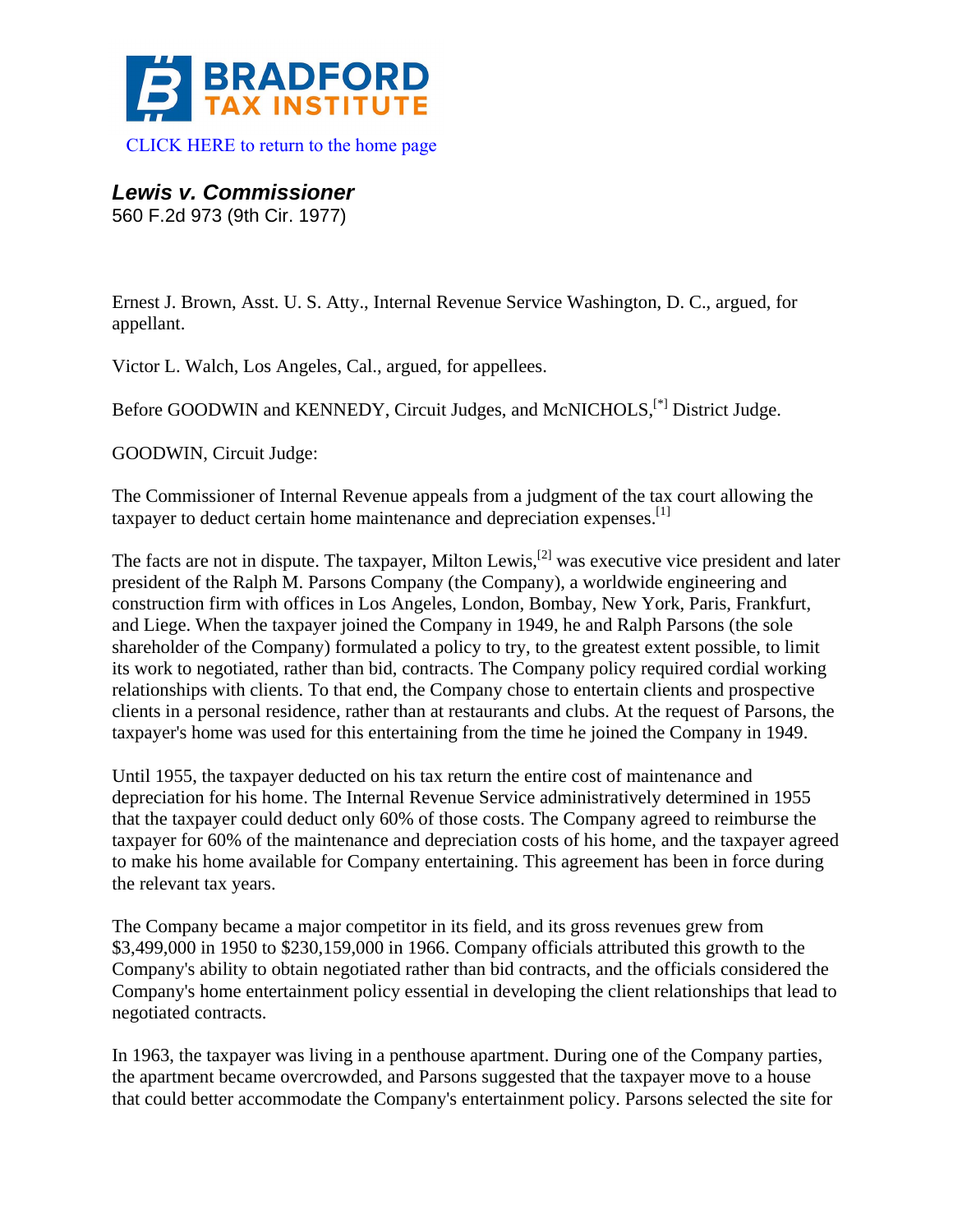the new house. The Company performed engineering studies and designed the house. The Company lent the taxpayer \$300,000 with which to build it. The Company has prepared an 85 page operating manual for the lighting, heating, sound and other household systems. The house can seat 100 persons for dinner. The Company furnished maps to help clients find the house. The total cost of the house and its contents was \$655,432. The taxpayer would not have a house this large were it not for the Company's entertainment policy. The taxpayer did not own any stock in the Company, nor did he own options to purchase the Company's stock during the tax years in issue.

The taxpayer and his secretary kept calendars which showed the use of the house for business entertaining. These calendars were admittedly incomplete. They showed only the dates on which the house was used and the names of the guests or the company for whom they worked. On any particular occasion the taxpayer might entertain both business and personal friends. The number of occasions when business guests were entertained at the house ranged from 24 to 35 per year.<sup>[3]</sup> Entertainment usually consisted of cocktails and dinner, through sometimes no dinner was served. The taxpayer hosted two parties for Company personnel each year. On his birthday he also gave parties which were attended by Company officers. The house was "available" to other Company officers for entertaining business clients, but the record is not clear on the volume of this type of entertainment.

Each year the taxpayer's accountant prepared a report of expenses to be submitted to the Company. An expense statement was prepared by the taxpayer's secretary, which was then submitted to the Company's treasurer. The treasurer went over the statement and discussed it with Parsons, and in due course the taxpayer received a check. The taxpayer had no authority to issue these checks to himself.

The Company reimbursed taxpayer for all his out-of-pocket entertainment costs (food, liquor, extra help, and the like). These items are not in issue here. The check for the 60% of the maintenance and depreciation expenses was issued for the preceding year. Because these expenses increased every year, the taxpayer, who is on a cash basis, claimed in his tax returns a deduction for the amount by which 60% of the maintenance and depreciation in any one year exceeded the reimbursement paid by the Company for the preceding year.<sup>[4]</sup>

The Commissioner challenged the taxpayer's returns for the tax years 1963-67 on the grounds that these deductions were improper. The Tax Court found for the taxpayer, and the Commissioner appeals.

Ordinarily, a taxpayer may not deduct the expense of maintaining a home. (Int.Rev.Code § 262). On the peculiar facts of this case, however, the tax court found that a portion of the expense of maintaining this home was deductible as an ordinary and necessary business expense under Int.Rev.Code § 162(a). Given the fact that the house was built at the Company's request and to its specifications, that the Company had a longstanding policy of home entertaining, and that the Company in fact used the home for business entertaining, the tax court's finding on this preliminary issue was correct.

The finding that the house was used for business purposes does not mean, however, that the taxpayer is entitled to deduct the full amount claimed. The house was also used as the taxpayer's residence, and, as noted, the expenses of maintaining a residence are not deductible, Int.Rev.Code § 262. Since § 162(a) requires that an expense be paid or incurred in the taxpayer's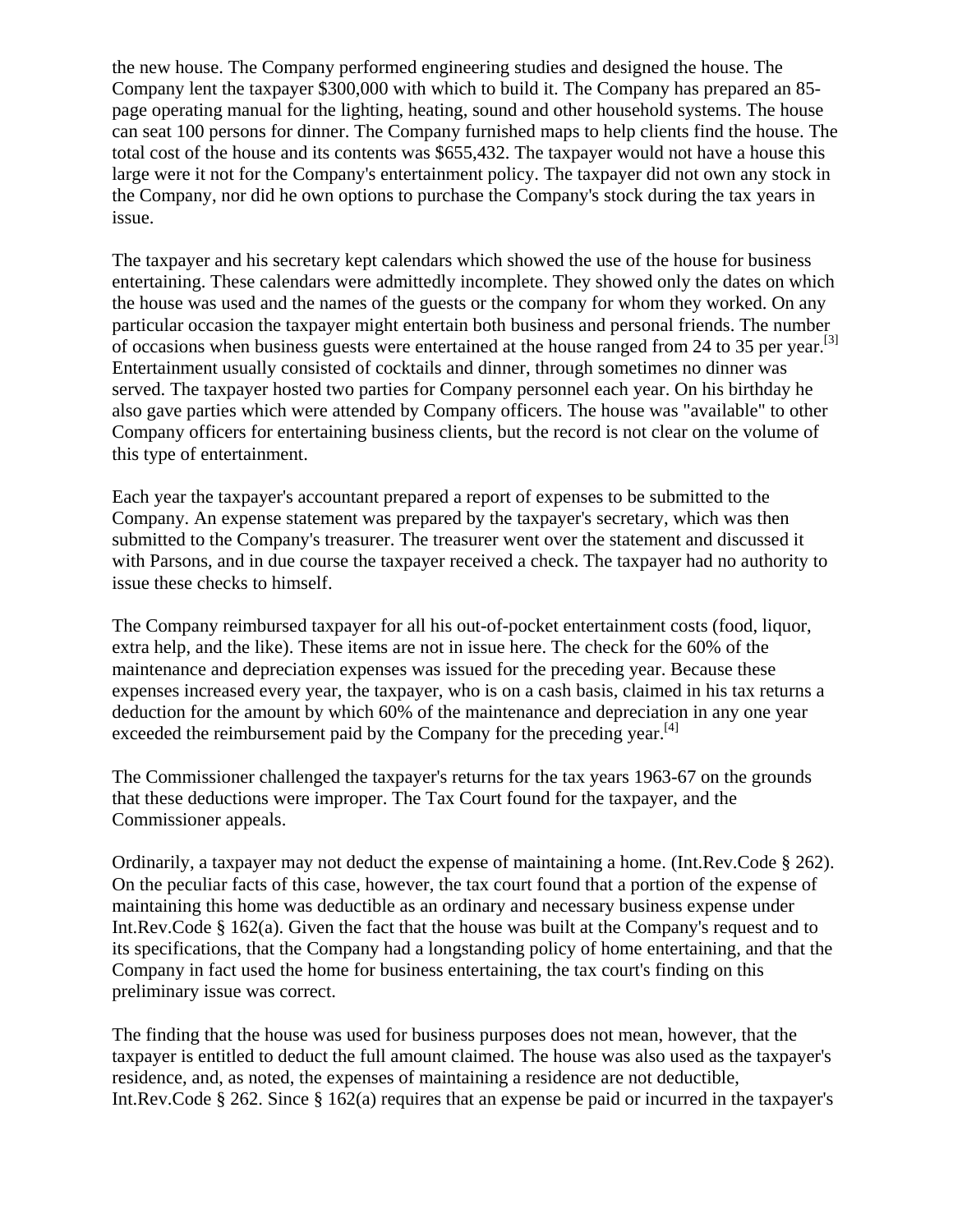trade or business, the taxpayer here must make an allocation between his deductible business use and his nondeductible personal use. The taxpayer is also required to prove that his allocation is correct, if the Commissioner challenges it; and the taxpayer bears the burden of proving entitlement to all deductions. *Rockwell v. Commissioner of Internal Revenue,* 512 F.2d 882, 886 (9th Cir.), *cert. denied,* 423 U.S. 1015, 96 S.Ct. 448, 46 L.Ed.2d 386 (1975). We hold that the taxpayer has not met this burden.

The tax court accepted more or less without question the taxpayer's allocation of 60% business usage. This figure was based upon the taxpayer's reimbursement agreement with the Company, negotiated in 1955. The taxpayer has not recently attempted to justify this allocation, either to the tax court or to the Company, on the basis of annual usage. The taxpayer maintains that 60% is an appropriate figure because: (1) he negotiated the 60% figure with local revenue agents for a different dwelling in 1955, and (2) the house is always available for the employer's use, whatever the actual business usage may be.

We do not believe either argument provides an appropriate standard for this allocation. An agent's concession for one tax year does not bind the government for future years. *Handelman v. Commissioner of Internal Revenue,* 509 F.2d 1067 (2d Cir. 1975); *Walker v. Commissioner of Internal Revenue,* 362 F.2d 140 (7th Cir. 1966); Mertens, Law of Federal Income Taxation § 60.15 (Zimet Rev.). If availability were the standard, there would be no rational way to distinguish between the deductions of a taxpayer whose home is used once a year and those of a taxpayer whose home is used every weekend, so long as both were always available.

We do not understand the taxpayer to be contending that he expected the house would be used 60% of the time. If the 60% figure was based on the taxpayer's expectations, then the percentage is grossly inflated because the tax court noted that actual business usage was minimal. In making the allocation, the tax court should be guided by the actual use of the home for business purposes, not its availability for such use.

We are strengthened in this conclusion by the provisions and legislative history of Int.Rev.Code § 274. The legislative history shows that Congress intended to overrule the decision in *Cohan v. Commissioner of Internal Revenue,* 39 F.2d 540 (2d Cir. 1930), under which the court could estimate the amount spent for entertainment purposes once the taxpayer proved he was entitled to some deduction. Congress was clearly concerned about inflated expense accounts and the use of business deductions for personal expenses. *See* H.R.Rep.No. 1447, 87th Cong., 2nd Sess. (1962- 3 Cum.Bull. 405); S.Rep.No.1881, 87th Cong., 2nd Sess. (1962-3 Cum.Bull. 707). The committee reports expressly reject availability as a standard for determining the amount of the deductions. *See* S.Rep.No.1881, *supra* at 31-32 (1962-3 Cum.Bull. at 737-738); H.R.Rep.No. 1447, *supra* at 22 (1962-3 Cum.Bull. at 426). Though we do not find § 274 controlling in determining how an allocation between business and personal use should be made, we note the Congressional policy of basing deductions on actual use rather than availability in a closely related area.

Both the parties and the tax court believe that this case is governed by § 274 and devoted considerable attention to the question of whether the taxpayer had or had not complied with the regulations under that section. It is true that certain expenses which meet the ordinary and necessary test of  $\S 162(a)$  must further meet the substantiation requirements of  $\S 274(d)$ . Because the deductions claimed here are for entertainment expenses, the taxpayer must substantiate these expenses as required in § 274(d) in order to deduct them. The tax court found that § 274(d) and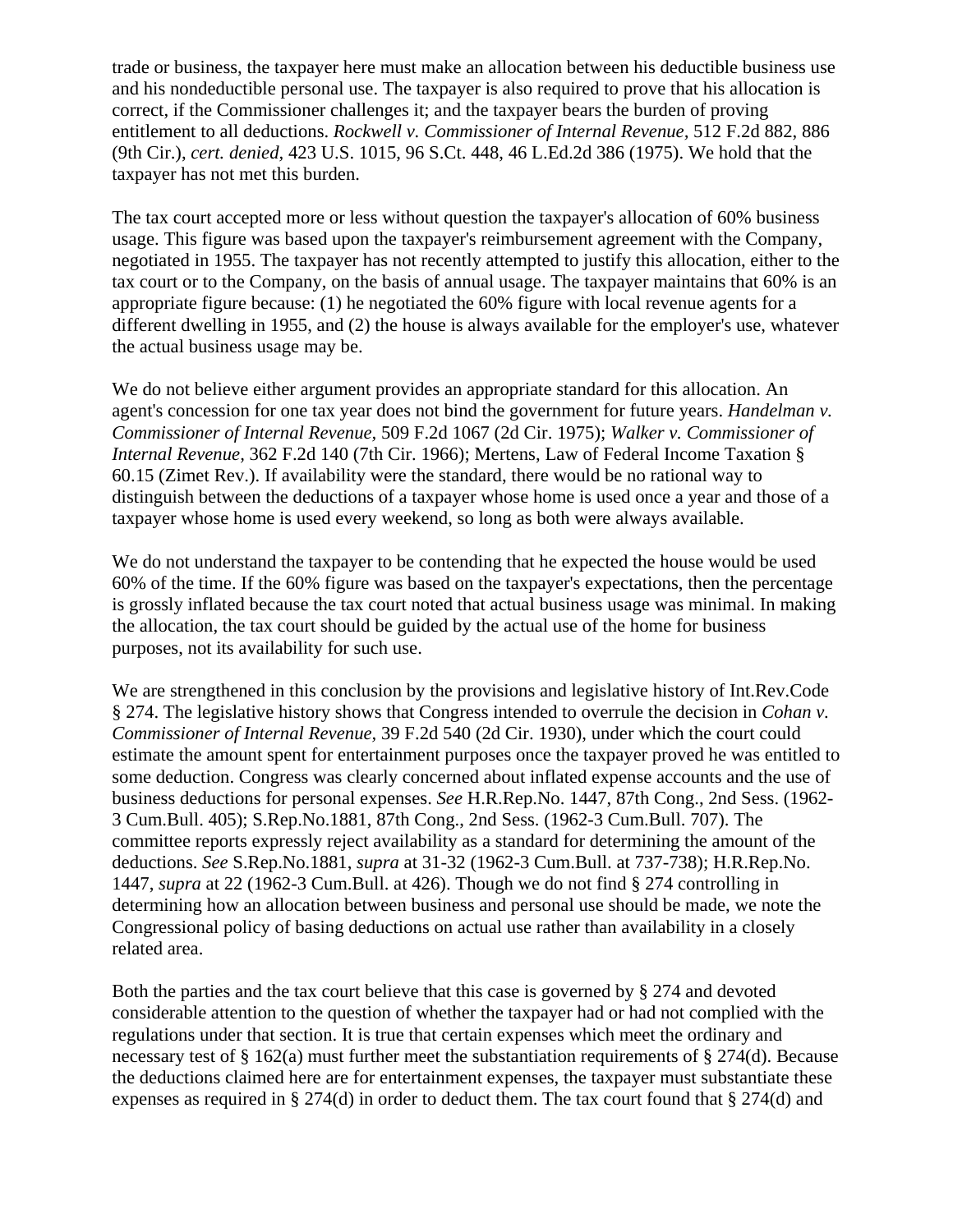the regulations thereunder had been complied with.<sup>[5]</sup> Assuming without deciding that this holding is correct, the taxpayer still has to justify his allocation between business and personal use as a matter of proving his entitlement under  $\S$  162(a). In order to take these deductions, the taxpayer must meet the requirements of both § 162(a) and § 274. Nothing in the record supports the 60% allocation except the reimbursement agreement, and that agreement has little or no bearing on the problem. The Company might have decided that the taxpayer was entitled to compensation for the inconvenience of having his home available at all times. That does not make such compensation nontaxable.<sup>[6]</sup> The employer and the employee cannot, by agreement between themselves, convert part of the employee's compensation into a business expense for the employee. Because the tax court has not made a finding on the proper allocation for the business use of this home, we reverse and remand with instructions to make such an allocation.<sup>[7]</sup>

On remand, the tax court should consider the actual use of the home for business purposes. Our decision in *Gino v. Commissioner of Internal Revenue,* 538 F.2d 833 (9th Cir.), *cert. denied,* 429 U.S. 979, 97 S.Ct. 490, 50 L.Ed.2d 587 (1976), means that business use must be considered as a percentage of total available time, with no adjustments in available time for the periods the taxpayer was out of town.

Some of the guests at business parties were the taxpayer's personal friends and were not being entertained for business reasons. Suitable adjustments should be made for this personal entertaining.

Finally, there was evidence that other Company executives were also allowed to entertain business clients at the house. The record is unclear as to how often the other executives took advantage of this privilege, or whether these occasions were included in the taxpayer's figures. If they were not included, then the taxpayer ought to be given an opportunity to substantiate this business usage as required by § 274. If it is so substantiated, then this use by others should also be considered in making the allocation.

Reversed and remanded.

[\*] The Honorable Ray McNichols, United States District Judge for the District of Idaho, sitting by designation.

[1] 33 CCH Tax Ct. Mem. 283, 43 P-H Tax Ct. Mem. 266 (1974).

[2] Milton's wife, Lollie, is a named party because she and Milton filed joint returns for tax years 1963-65 and 1967. In 1966 the Lewises filed separate returns, and Lollie claimed her share of the challenged deductions. For simplicity, Milton alone is referred to as the taxpayer.

[3] The taxpayer entertained for business purposes a total of 962 guests on 154 occasions during the years in question. The number of occasions, on an annual basis, is shown in the following table:

| Year | Occasions |
|------|-----------|
| 1963 | 27        |
| 1964 | 34        |
| 1965 | 24        |
| 1966 | 34        |
| 1967 | 35        |

[4] The expenses claimed, and the reimbursement paid the following year on an annual basis, were as follows: